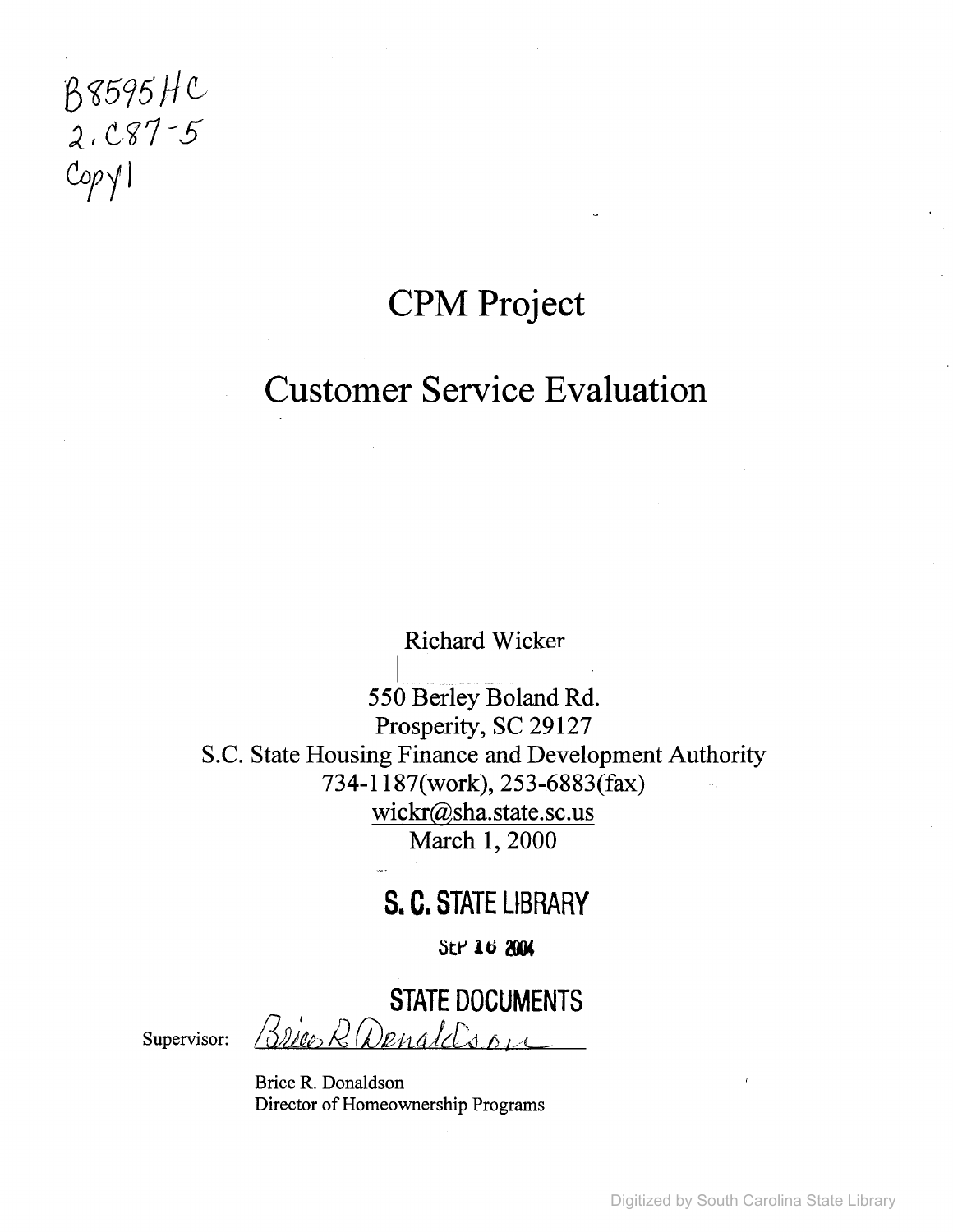#### **Project Goal**

To develop a useful tool for identifying specific areas of customer needs and concerns in order to increase customer satisfaction and reduce unnecessary or redundant contact with customers of the Mortgage Servicing Department of the S.C. State Housing Finance and Development Authority. Measuring device(s) to be in place before June 30, 2000. Discovery of common concerns will be addressed as appropriate.

#### **Problem Statement**

The duties of the Mortgage Servicing Department of the State Housing Authority are to provide loan administration for a portfolio consisting of 5,400 first mortgages and 2,700 second mortgages. This department provides much the same services as any bank or mortgage company provides to its customers. Payments are collected, taxes and insurances are paid from escrow accounts, collection techniques are employed and loans are foreclosed when necessary. Customers are provided annual coupon booklets, annual information statements and are allowed electronic payment options in addition to payment by mail or in person. Authority mortgagors are from the "beneficiary class" of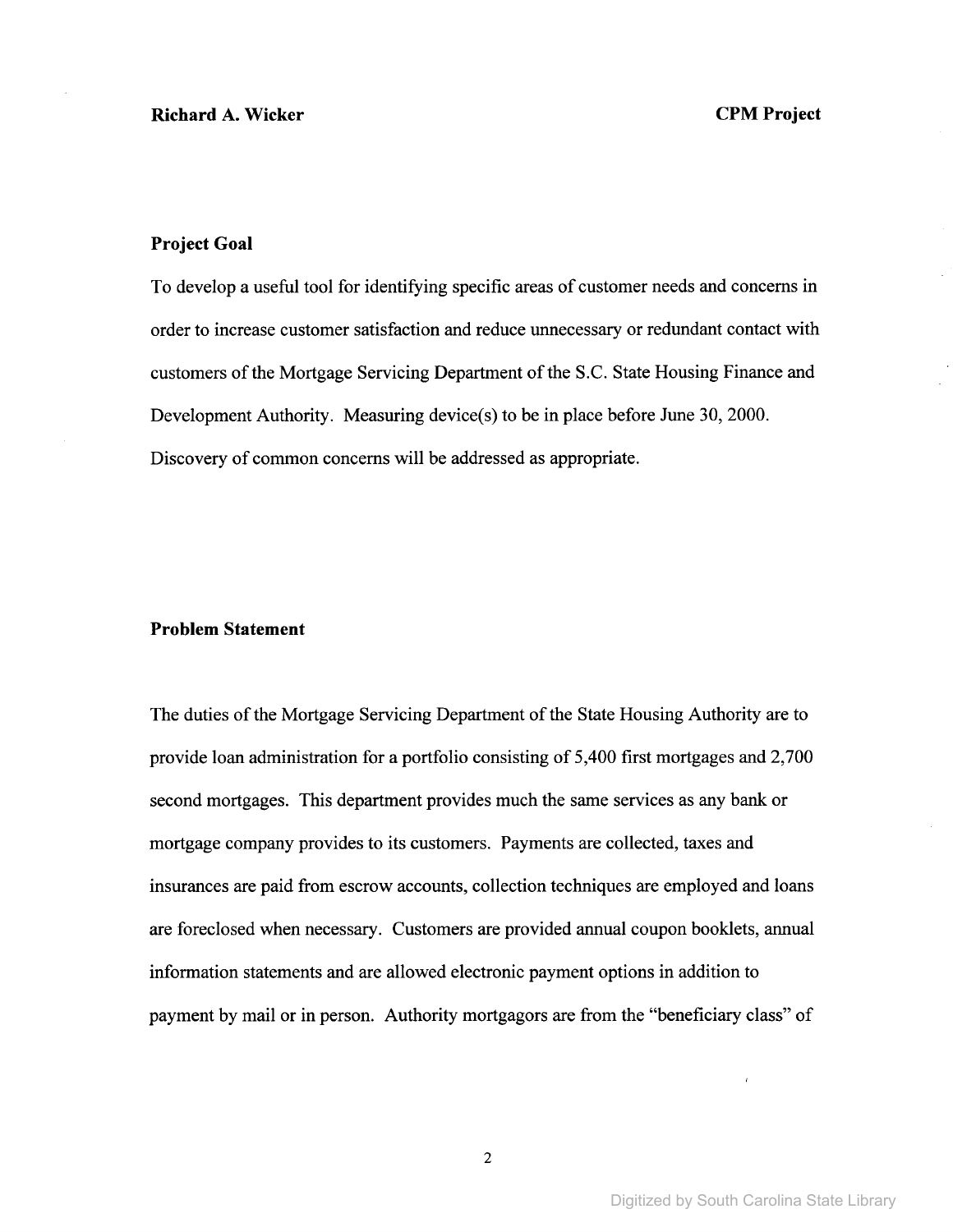the population of South Carolina. These customers are at or below 80% of the statewide median income.

As evidenced by its mission statement, the Authority has made customer service a priority. The Mortgage Servicing Department is one of only a couple divisions in the Authority that has direct contact with the public. It is the goal of the Authority that contact with the Authority be a pleasant, worthwhile experience. Currently, no devices for determining customer satisfaction are in place within the Department. Much of the time, the only feedback received is complaints.

The Department strives to be "invisible" to the customer by performing is duties efficiently and properly. When contact with the customer is made, every effort is made to meet that customer's needs. Identifying "crucial" pockets of customer issues by using a specific, custom device will allow the Department to learn how it can be proactive in meeting the needs of the customer and thereby reduce workloads relative to customer contact while simultaneously improving the quality of customer service and remaining "invisible".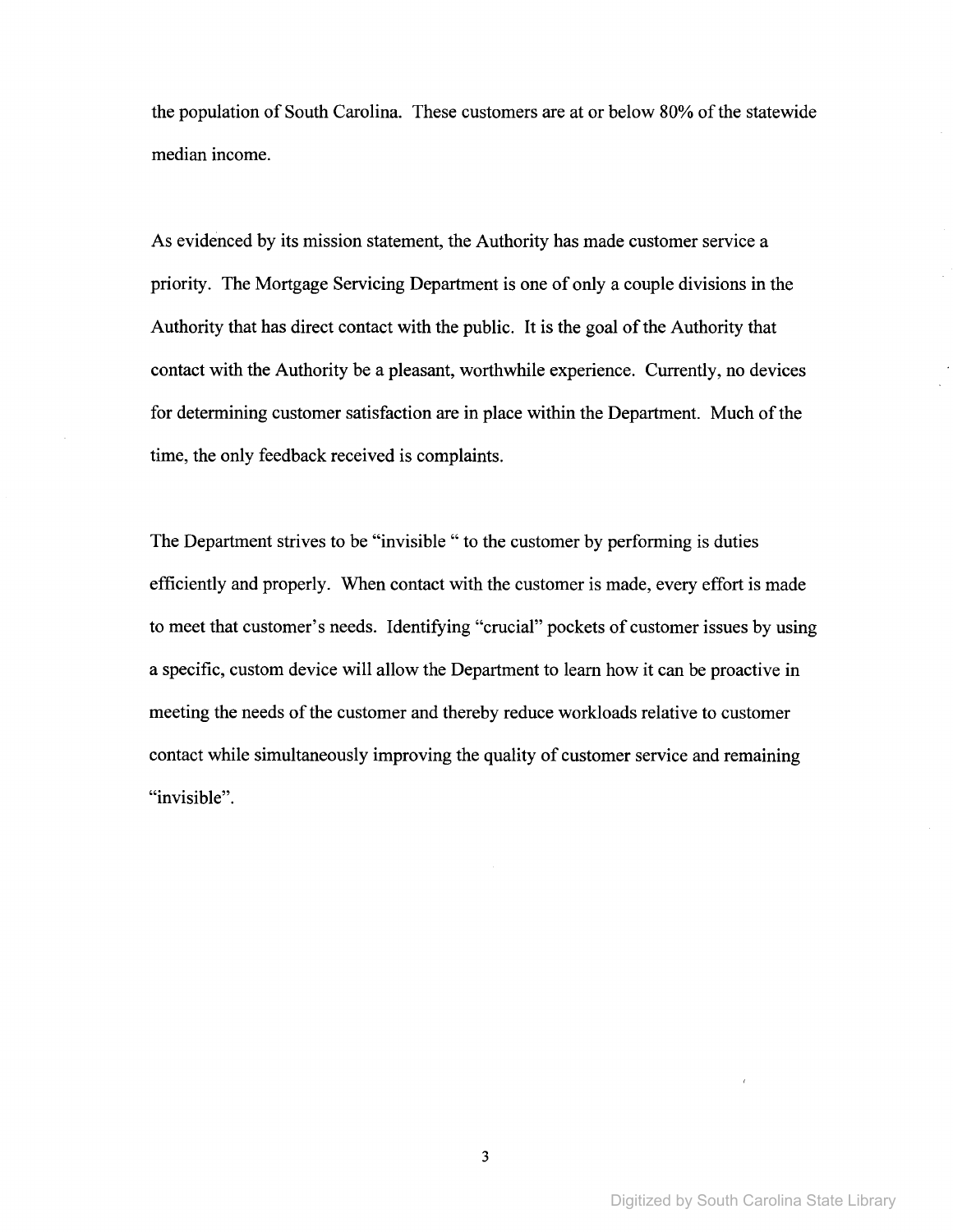#### **Cause Analysis**

As with any other organization or entity, the servicing department has been forced to do more with fewer resources. Industry standards indicate that one of the requirements to be a profitable servicing institution is that the ratio of loans serviced be greater than 500 loans per employee. The Authority's ratio is over 800 loans per servicing staff member. The increase in the loan base has obviously brought about increases in customer contacts. Changes in government regulations and industry requirements can cause a constant state of flux with the mortgage accounts.

Authority borrowers, in general, are lower to middle income and have less education than the average mortgage customer. In addition, most are first time homebuyers and do not understand the mortgage processes. This, coupled with the sheer volume of loans, creates an amazing opportunity to provide quality customer service. Many factors impact the staff's ability to provide service. Weaknesses within the computer system the department uses causes much unnecessary work. Limitations in the areas of knowledge and expertise due to employee turnover can also be a hindrance.

However, volume seems to be the overriding factor. On an average day, at any given time between  $8:00$  a.m. and  $5:00$  p.m., there is at least one of the ten staff members on the phone. The department averages one incoming call every five minutes or around 100 calls per day. This does not include outgoing calls. During an average month, there are between 175-225 walk-in customers. Staff also is in constant contact with insurance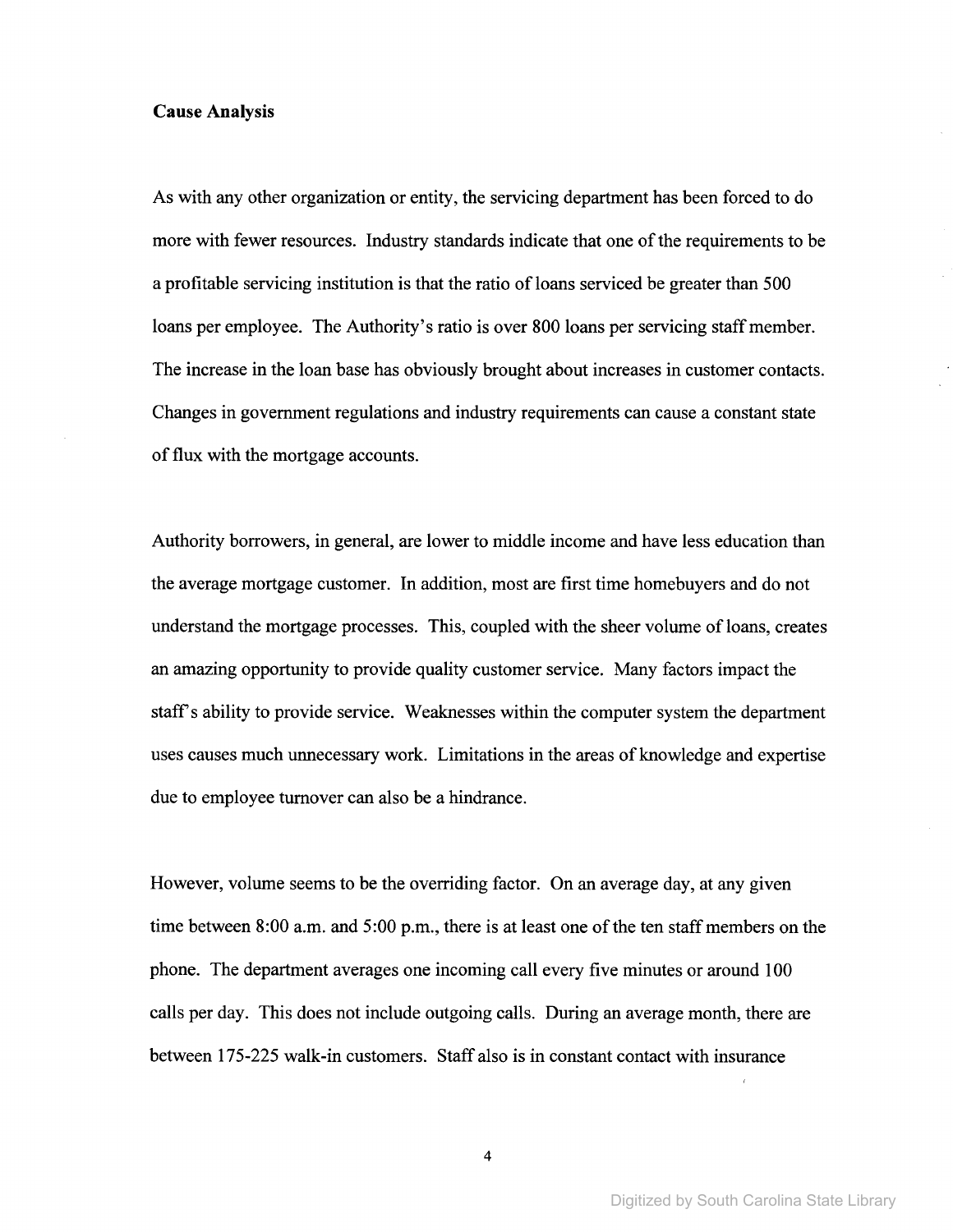agents, taxing authorities, banks, credit bureaus, salespersons, government agencies, legislators and other departments within the Authority. Staffhas little or no idea of how they are perceived by their customers. The work environment can be extremely stressful and errors do occur.

Identification of trends and frequencies with regard to contact will be the main ingredient in this process. If needs can be identified, a proactive instead of reactive approach may be utilized. Contacts can be decreased thereby providing more time for attention to other customers. Possible staffing deficiencies or training needs may also be identified.

Information will be obtained using a checklist (see Appendix) and analyzed with the aid of a concentration diagram. The checklist will obtain the type of customer, type of contact, topic of contact and duration of contact. For purposes ofthis analysis, the -definition of customer will be limited to Authority borrowers only. All staff members with the exception of the foreclosure staff (only contact is with Authority attorneys) will maintain checklists. Either during or after contact, staff will note the following regarding the customer and the contact; whether or not they have a first or second mortgage, the type of contact (phone, mail or personal}, the topic or reason for contact and how long it took to resolve problem or satisfy customer. Gathering data in this manner may prove to be time consuming or difficult depending on workloads. It may become necessary to alter checklist responses or to schedule rotation of staff involved in data collection. Weekly monitoring of progress toward data collection may be necessary.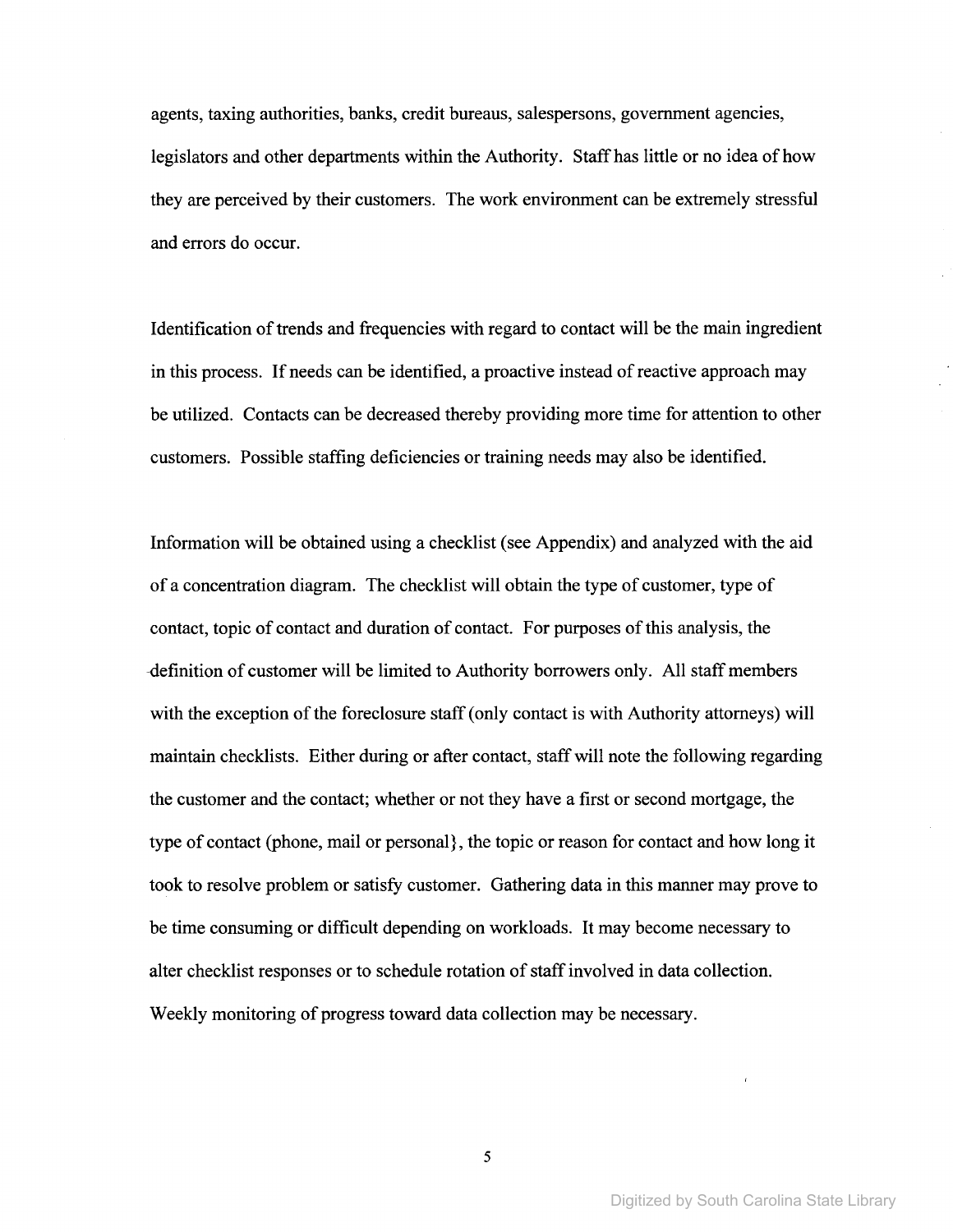#### **Implementation Plan**

In the first week of March 2000, the Servicing Director will meet with the three distinct segments of the Servicing department and will explain the goal and intent of the process of gathering customer data. Feedback will be solicited and checklist may need to be revised. Necessary changes to work schedules/priorities will be discussed. So that an undue burden is not placed on staff, there will be a one checklist per day limit per staff member. Members will be asked to measure the overall amount of contact at this stage so that levels may be compared to evaluate success of the project.

During the third week of March 2000, the same workgroups will meet again to discuss progress or difficulties pertaining to the process. By this time, a spreadsheet will be devised to collect data from the checklists and the department administrative assistant will begin to enter data from the individual sheets. Costs relative to lost time will be identified and noted. Unless it becomes necessary earlier, one more meeting to discuss progress will be held in mid-April.

By the end of April 2000, all data received will be entered into the main spreadsheet. A detailed analysis will be performed and the data stratified into identifiable areas of concern/need. In May 2000, a team made up of one person from each segment of the servicing department will review the analysis and offer recommendations for dealing with any discovered need/concern. Implementation of these recommendations may take place by the end of June 2000.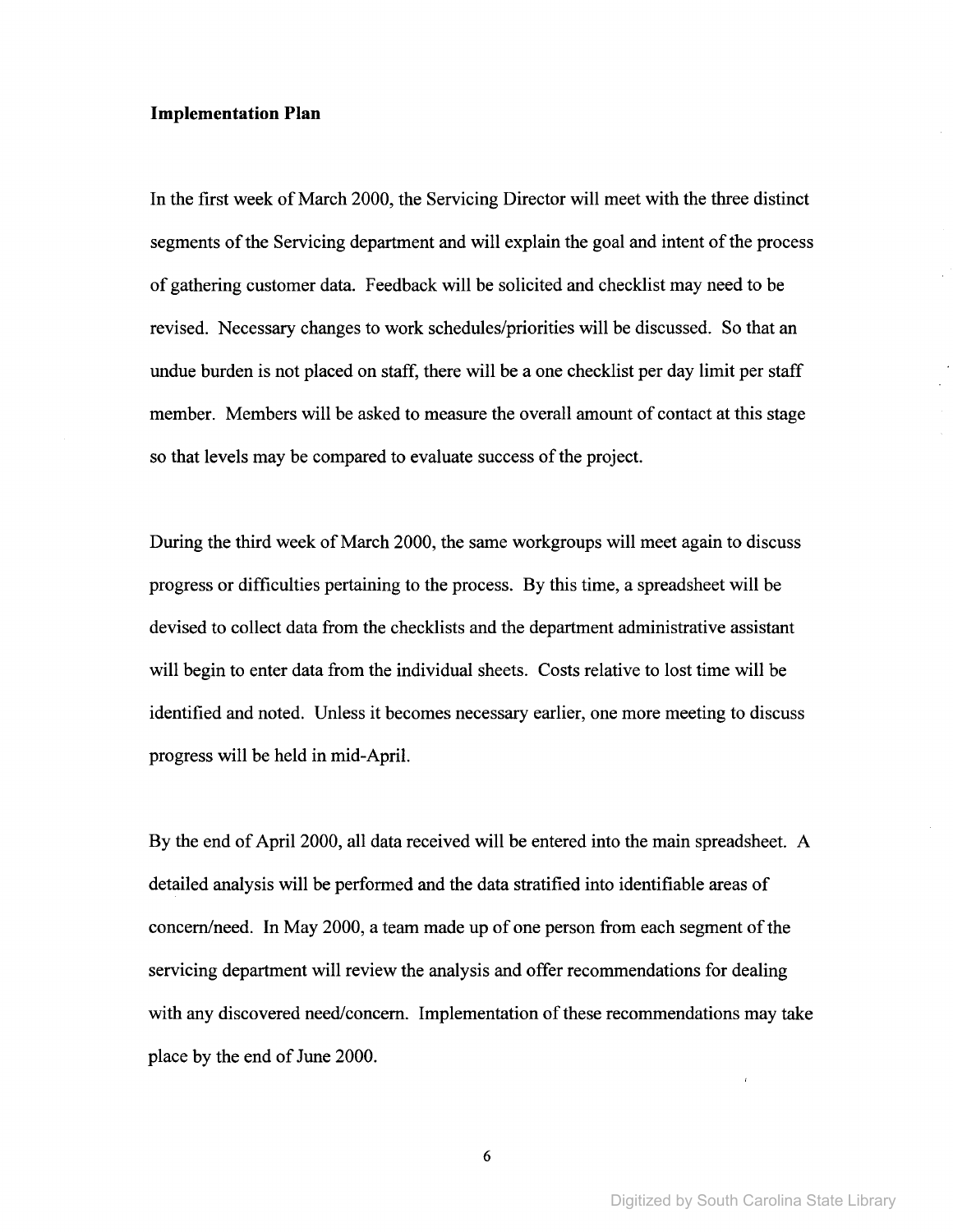As stated previously, time is a precious commodity to all staff members and it may become difficult to involve all staff at all times. Time will also be our only cost during implementation/discovery. If it is discovered that a proactive, customer education plan be an effective remedy to some concerns then sample costs could include printing, postage, etc. If it is discovered that staff may need more development and training in order to perform their duties more effectively then those costs would become a factor as well.

Employee buy-in is crucial in order to effect positive change. Recommendations of the team will become operational procedures for the future.

Digitized by South Carolina State Library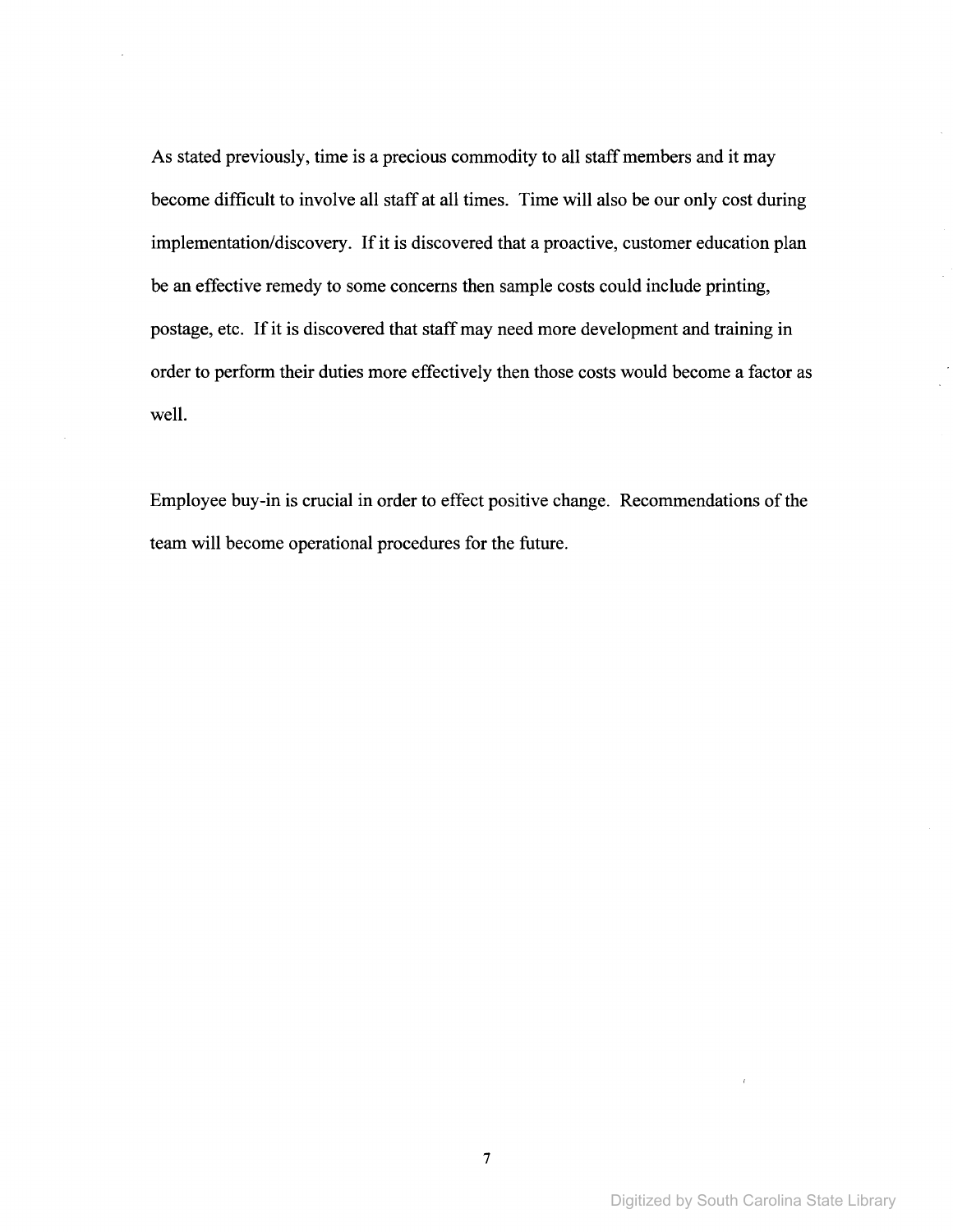#### **Evaluation Method**

The success or failure of this project cannot be evaluated in the short term. Factors such as monthly cycle, time of year (tax season, escrow analysis) will have to be considered when comparing customer contact levels to determine if contact has indeed diminished. Education programs and other remedies will be a long term, on going process. However, based on the levels of contact previously determined during implementation, there will be a comparison made to the same time next year. Phone and mail surveys may be utilized to solicit customer feedback as well.

Also, it will be necessary to involve all staffin the determination of effectiveness. Success is sometimes in the eye of the beholder and one remedy for one area may be a virus to another. Once again, complete employee involvement is crucial to approaching total quality.

At any given time over a year from now, the steps of the implementation plan may be repeated as well to identify changes in need or to determine if real change has occurred.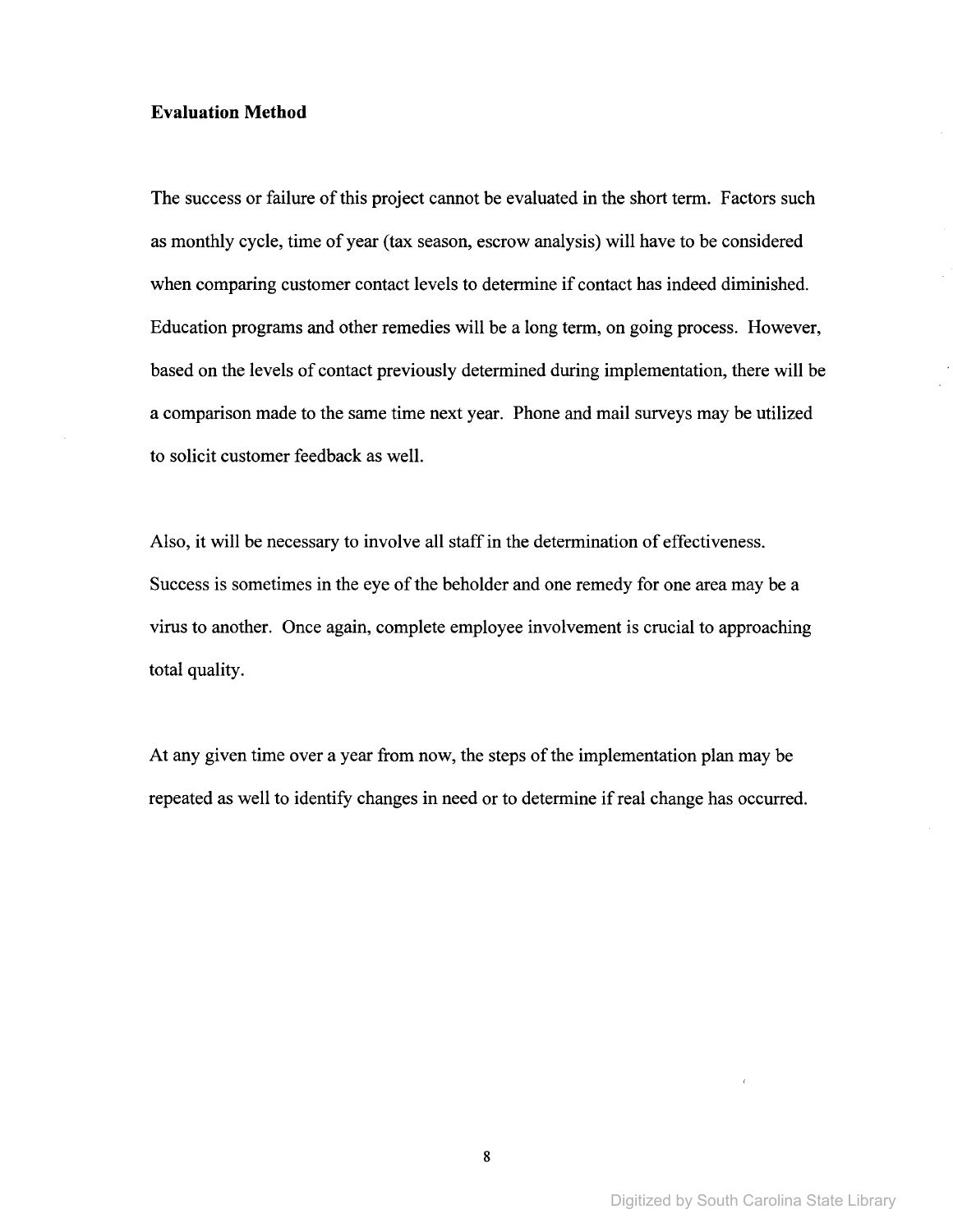# Appendix